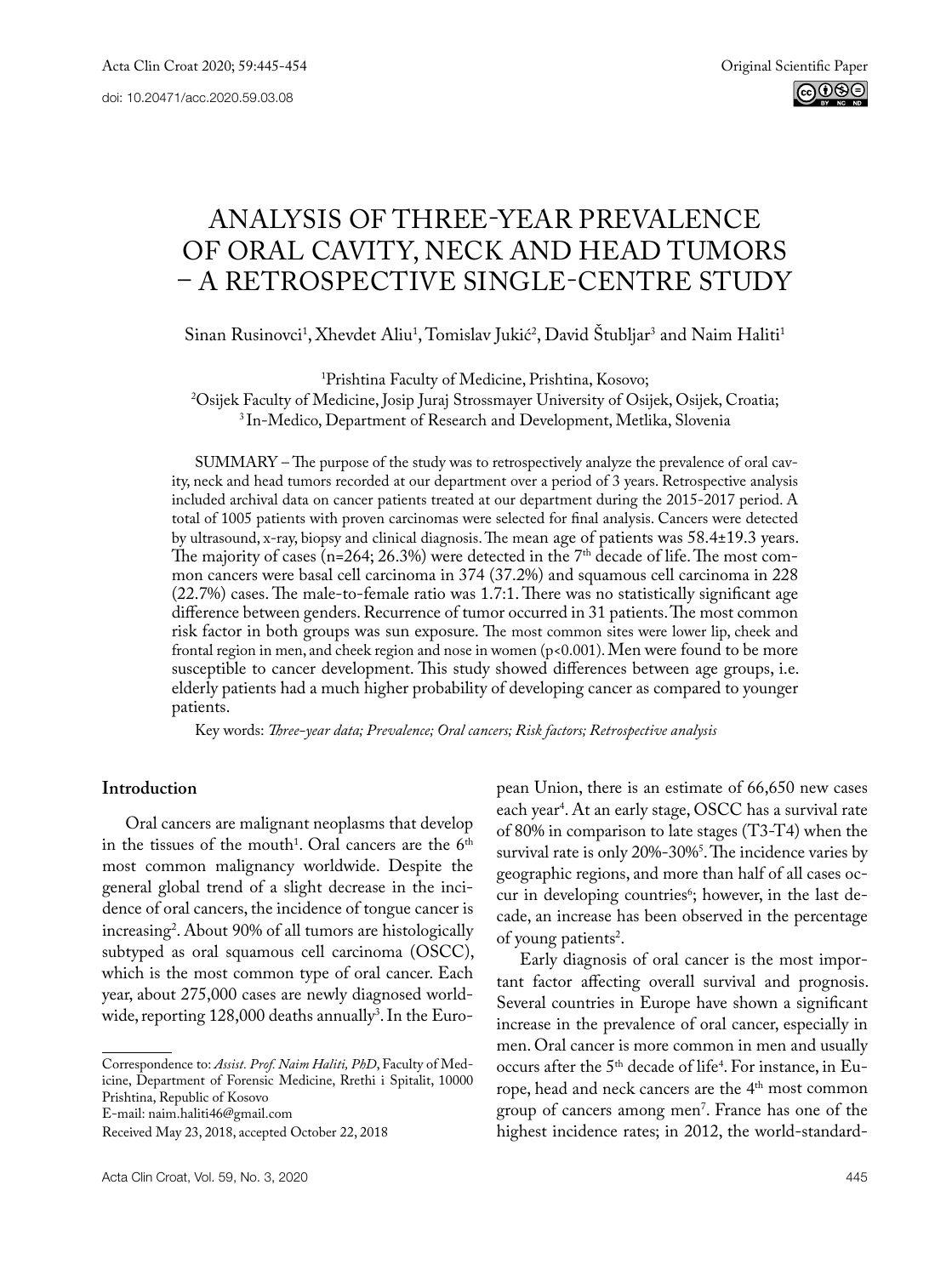ized incidence for men was 21.5 cases *per* 100,000 person-years and in France over 35 cases *per* 100,000 person-years for men<sup>8,9</sup>.

Apart from tobacco and alcohol, dietary factors, human papillomavirus (HPV) infection, genetic factors, and oral hygiene have also been reported as risk factors. Social inequalities were related to oral cavity cancers, linked to factors directly affecting behavior and lifestyle of different genders<sup>3,10</sup>. Studies have reported an alarming lack of awareness about oral cancer, symptoms and early diagnosis. The lack of such knowledge needs to be addressed by further public education, and possibly targeted at high-risk groups $^{11}$ . Tobacco and alcohol consumption are still the principal etiologic factors for the development of squamous cell carcinoma (SCC). However, in addition, a variety of suspected risk factors such as chronic irritation, poor oral hygiene, viral infection, occupational exposure, nutrition, and genetic factors have been proposed for the development of oral cancer<sup>12-16</sup>.

The aims of this study were to retrospectively analyze the prevalence of oral cavity, neck and head carcinoma and evaluate the number of different types of cancers encountered at our department over a 3-year period (2015-2017).

## **Materials and Methods**

The study was designed as retrospective analysis of data from the Department of Maxillofacial Surgery, University Clinical Center of Kosovo, Prishtina, Kosovo. The research was conducted in full accordance with the Declaration of Helsinki on medical protocols and ethics. The study was approved by the Prishtina Faculty of Medicine Review Board. Patient consent for participation was not required since data were retrieved from our archive database, protecting privacy and confidentiality of patient data.

The archive contained number of cancer patients treated at our department from 2015 to 2017. A total of 1005 patients with proven carcinomas of the oral cavity, neck and head were selected for final analysis. Cancers were detected by ultrasound, x-ray, biopsy and clinical diagnosis. Cases were divided into groups according to histopathologic diagnosis of cancer type. Statistical analysis was performed by Statistical Package of Social Sciences SPSS 21 (IBM, New York, USA). Student's t-test and Pearson's  $\chi^2$ -test were performed according to the type of variable. Cox regression was calculated for the evaluation of hazard ratio (HR) between independent and dependent variables. Statistical significance for all tests was set at p<0.05.

#### **Results**

Of the 1005 cases, 936 (93.1%) cases were diagnosed by clinical evaluation, 182 (18.1%) were confirmed by biopsy, 132 (13.1%) were confirmed by imaging (computed tomography, orthopan, craniogram), and 56 (5.6%) with ultrasound. The mean age of the study patients was 58.4±19.3 years. The majority of cases (n=264; 26.3%) were detected in the  $7<sup>th</sup>$  decade of life (60-69 age group). Altogether 580 (57.7%) cases were elderly people aged ≥60 (Fig. 1). Furthermore, 19 (1.9%) cases were detected in children aged ≤9 years.

In cancer patients, the most common type of occupation was retirement (n=467; 46.5%) and field worker (n=207; 20.6%) (Table 1). We did not establish the types of field work, since it could contribute to cancer as one of the risk factors. Sun exposure was determined as the most frequent risk factor in more than half of cases. Treated patients had undergone surgery for their primary tumor. Only a minority of them received chemotherapy or radiotherapy (alone or combined). The mean time elapsed from diagnosis to treatment (time-to-treat) was more than 22 months.

The most common oral cancer was basal cell carcinoma (BCC), found in 374 (37.2%) cases, followed by SCC in 228 (22.7%) cases as the second most prevalent cancer. Other types of cancers are listed in Table 2.

The male-to-female ratio of cancer patients was 1.7:1. According to age groups, there was no statistical difference between male and female patients, since most patients of both genders belonged to elderly groups. Recurrence of tumor occurred in 31 patients, but with no statistical gender difference. However, 50 men had multiple-site tumors compared to 15 cases in women (p=0.019). The most common risk factor in both groups was sun exposure and contribution of multiple factors, mostly a combination of sun exposure, alcohol and tobacco use (Table 3).

Distribution of cancers by anatomic regions was different depending on patient gender (p<0.001) (Table 4). The most common sites were lower lip, cheek region and frontal region in men, and cheek region and nose in women.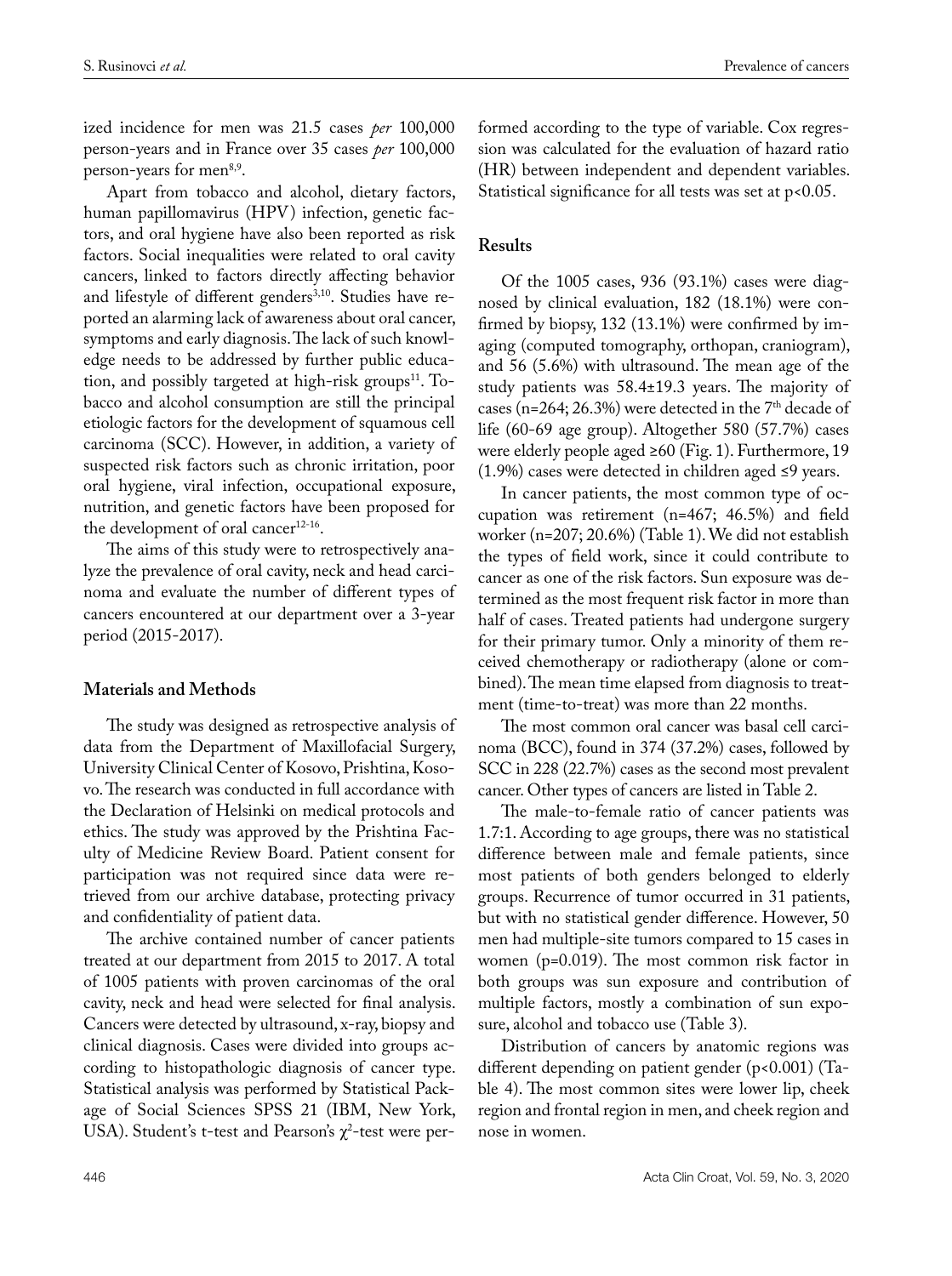

*Fig. 1. Age distribution of patients with oral and maxillofacial tumors.*

In the cheek region, skin carcinoma and carcinomas at buccal site of the mouth and mucosa were identified. As this region was identified most commonly, we calculated HR for independent variables (patient risk factors) to predict the occurrence of cancer in the cheek anatomic region (Table 5). Statistically significant risk factors for cancers in the cheek region were male gender, age 60-69 years, retired and field workers, cancer in only one region, and patients with known risk factors such as sun exposure, tobacco use, or their combination.

#### **Discussion**

The purpose of the current study was to retrospectively analyze the prevalence of oral cavity, neck and head carcinomas, and estimate the prevalence of cancer subtypes at our department over a period of 3 years. The mean age of cancer patients in our study was 58.4 years, which coincided with the findings from UAE  $(54.9 \text{ years})^{17}$ , Thailand  $(59.1 \text{ years})^{18}$ , Iran  $(61.2 \text{ year})$ years)<sup>19</sup>, Malaysia (61.2 years)<sup>20</sup>, Jordan (62.5 years)<sup>21</sup> and Japan  $(65.2 \text{ years})^{22}$  but higher than data reported from Nigeria  $(42.2 \text{ years})^{23}$  and India  $(47.8 \text{ and } 49.7)$ years) $24,25$ . However, the majority of patients (n=580) cases; 57.7%) were elderly people aged >60. As previously confirmed in many other studies<sup>19,21,26,27</sup>, male patients predominated with the male to female ratio of 1.7:1 (for example, HR for cheek cancer in male patients was 1.497; p=0.003).

Disparity in the prevalence of different cancer subtypes might be attributable to difference in the distribution of risk factors in each patient or geographical

|                  | Patients with oral and        |  |  |  |
|------------------|-------------------------------|--|--|--|
|                  | maxillofacial tumors (N=1005) |  |  |  |
| Age (years)      | 58.4±19.3                     |  |  |  |
| Gender:          |                               |  |  |  |
| Male/Female      | 636/369                       |  |  |  |
| Year of cancer   |                               |  |  |  |
| diagnosis:       |                               |  |  |  |
| 2015             | 311                           |  |  |  |
| 2016             | 376                           |  |  |  |
| 2017             | 318                           |  |  |  |
| Profession:      |                               |  |  |  |
| Worker           | 122                           |  |  |  |
| Housewife        | 122                           |  |  |  |
| Retiree          | 467                           |  |  |  |
| Pupil            | 27                            |  |  |  |
| Student          | 43                            |  |  |  |
| Child <6 years   | 17                            |  |  |  |
| Field worker     | 207                           |  |  |  |
| Birthplace:      |                               |  |  |  |
| Village          | 679                           |  |  |  |
| City             | 326                           |  |  |  |
| Risk factors:    |                               |  |  |  |
| Sun exposure     | 518                           |  |  |  |
| Tobacco          | 57                            |  |  |  |
| Alcohol          | 12                            |  |  |  |
| Viral infection  | $\overline{4}$                |  |  |  |
| Chemical         |                               |  |  |  |
| materials        | 4                             |  |  |  |
| No data          | 201                           |  |  |  |
| Multiple factors | 209                           |  |  |  |
| Family history   | 59                            |  |  |  |
| Time-to-treat    | $22.3 \pm 27.8$               |  |  |  |
| (months), mean   |                               |  |  |  |
| Time-to-treat    | $8.5 \pm 0.9$                 |  |  |  |
| (months), median |                               |  |  |  |
| Treatment:       |                               |  |  |  |
| Surgery          | 985                           |  |  |  |
| Chemotherapy     | 1                             |  |  |  |
| Radiotherapy     | $\mathbf{1}$                  |  |  |  |
| Medications      | 17                            |  |  |  |

| Table 1. Basic characteristics of patients with oral |  |
|------------------------------------------------------|--|
| and maxillofacial tumors                             |  |

features of the region where the patient lived<sup>17,23</sup>. In our study, alcohol and smoking were not the dominant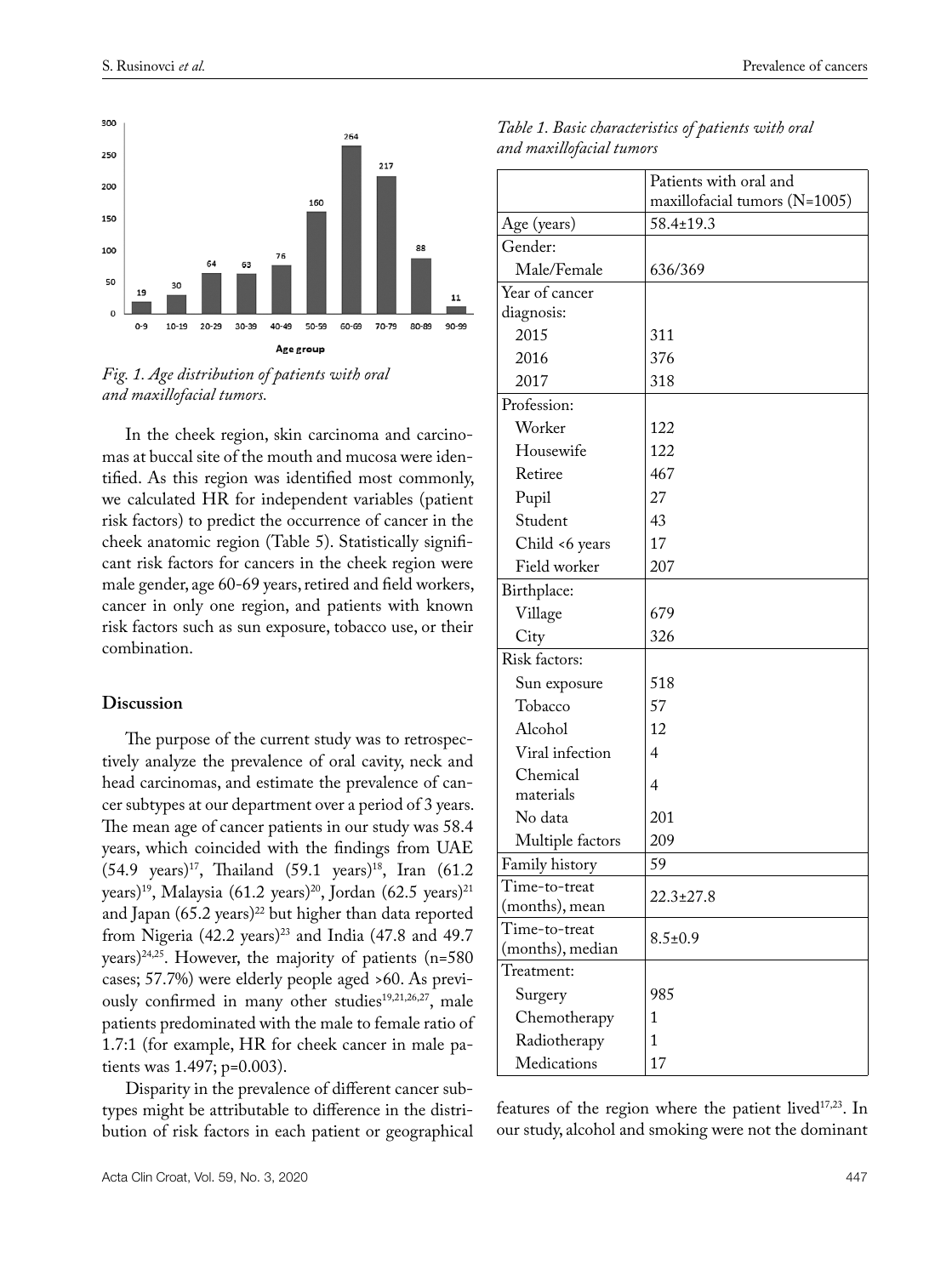| Histology of cancer                              | Total number of<br>cancers (N=1005) | Histology of cancer                  | Total number of<br>cancers (N=1005) |  |
|--------------------------------------------------|-------------------------------------|--------------------------------------|-------------------------------------|--|
| Adenocystic carcinoma                            | $1(0.1\%)$                          | Squamous cell carcinoma, non         |                                     |  |
| Pleomorphic adenoma                              | 7(0.7%)                             | corneal                              | $1(0.1\%)$                          |  |
| Adenoma sebaceum                                 | $2(0.2\%)$                          | Cylindroma                           | $2(0.2\%)$                          |  |
| Ameloblastoma                                    | $3(0.3\%)$                          | Dermatofibroma                       | $1(0.1\%)$                          |  |
| Angiofibroma                                     | $5(0.5\%)$                          | Dermatofibrosarcoma                  | $2(0.2\%)$                          |  |
| Hemangioma, calcifying                           | $1(0.1\%)$                          | Fibrous dysplasia                    | $5(0.5\%)$                          |  |
| Basal cell epithelioma                           | $1(0.1\%)$                          | Epulis                               | $3(0.3\%)$                          |  |
| Lymph node metastatic                            | $5(0.5\%)$                          | Fibromatous epulis                   | $3(0.3\%)$                          |  |
| carcinoma                                        |                                     | Giant cell epulis                    | $9(0.9\%)$                          |  |
| Mucoepidermoid carcinoma                         | $2(0.2\%)$                          | Fibroepithelial polyp                | $2(0.2\%)$                          |  |
| Sebaceous carcinoma                              | $1(0.1\%)$                          | Fibrohistiocytoma                    | $1(0.1\%)$                          |  |
| Verrucous carcinoma                              | $6(0.6\%)$                          | Fibrolipoma                          | 17 (1.7%)                           |  |
| Basal cell carcinoma                             | 284 (28.3%)                         | Fibropapilloma                       | $2(0.2\%)$                          |  |
| Adenoid basal cell carcinoma                     | 53 (5.3%)                           | Fibromyxoma                          | $1(0.1\%)$                          |  |
| Basal cell carcinoma, cornifying                 | $2(0.2\%)$                          | Pyogenic granuloma                   | 20 (2.0%)                           |  |
| Basal cell carcinoma cutis                       | $3(0.3\%)$                          | Hemangioma                           | $5(0.5\%)$                          |  |
| Basal cell carcinoma with                        | $1(0.1\%)$                          | Capillary hemangioma                 | $9(0.9\%)$                          |  |
| squamous metaplasia                              |                                     | Cavernous hemangioma                 | $4(0.4\%)$                          |  |
| Basal cell carcinoma, pigmented                  | $2(0.2\%)$                          | Verrucous hemangioma, partial        | $1(0.1\%)$                          |  |
| Basal cell carcinoma, adenoid                    | $3(0.3\%)$                          | Sclerosing hemangioma                | $4(0.4\%)$                          |  |
| cystic                                           |                                     | Hemangioma simplex                   | 7(0.7%)                             |  |
| Basal cell carcinoma, adenoid<br>keratinizing    | $1(0.1\%)$                          | Hemangioma simplex, capillary        | $1(0.1\%)$                          |  |
| Basal cell carcinoma, fibrotic                   | $3(0.3\%)$                          | Hemangioma simplex,<br>cutaneous     | $2(0.2\%)$                          |  |
| Basal cell carcinoma,<br>hyperkeratotic          | $1(0.1\%)$                          | Fibromatous histiocytoma,            | $1(0.1\%)$                          |  |
| Basal cell carcinoma,                            |                                     | benign                               |                                     |  |
| keratinizing                                     | $2(0.2\%)$                          | Hyperkeratosis                       | 16 (1.6%)                           |  |
| Basal cell carcinoma, keratotic                  | $2(0.2\%)$                          | Pseudoepitheliomatous<br>hyperplasia | $1(0.1\%)$                          |  |
| Basal cell carcinoma, superficial                | 17 (1.7%)                           | Keratoacanthoma                      | 25 (2.5%)                           |  |
| Chalazion                                        | $1(0.1\%)$                          | Keratosis                            | $1(0.1\%)$                          |  |
| Epidermal inclusion cyst                         | $1(0.1\%)$                          | Actinic keratosis                    | $9(0.9\%)$                          |  |
| Clear cell hidradenoma                           | $2(0.2\%)$                          | Seborrheic keratosis                 | 33 (3.3%)                           |  |
| Squamous cell carcinoma                          | 204 (20.3%)                         | Solar keratosis                      | $10(1.0\%)$                         |  |
| Squamous cell carcinoma,                         | 7(0.7%)                             | Leukoplakia                          | 21 (2.1%)                           |  |
| corneal                                          |                                     | Lichen planus                        | $3(0.3\%)$                          |  |
| Squamous cell carcinoma,                         | 15 (1.5%)                           | Lichen simplex, chronic              | $1(0.1\%)$                          |  |
| cornifying                                       |                                     | Lichenoid solar keratosis            | $1(0.1\%)$                          |  |
| Lymph node metastatic<br>squamous cell carcinoma | $1(0.1\%)$                          | Hodgkin lymphoma                     | $1(0.1\%)$                          |  |
|                                                  |                                     |                                      |                                     |  |

| Table 2. Prevalence and types of cancer diagnosed during |  |  |
|----------------------------------------------------------|--|--|
| 3-year period (2015–2017)                                |  |  |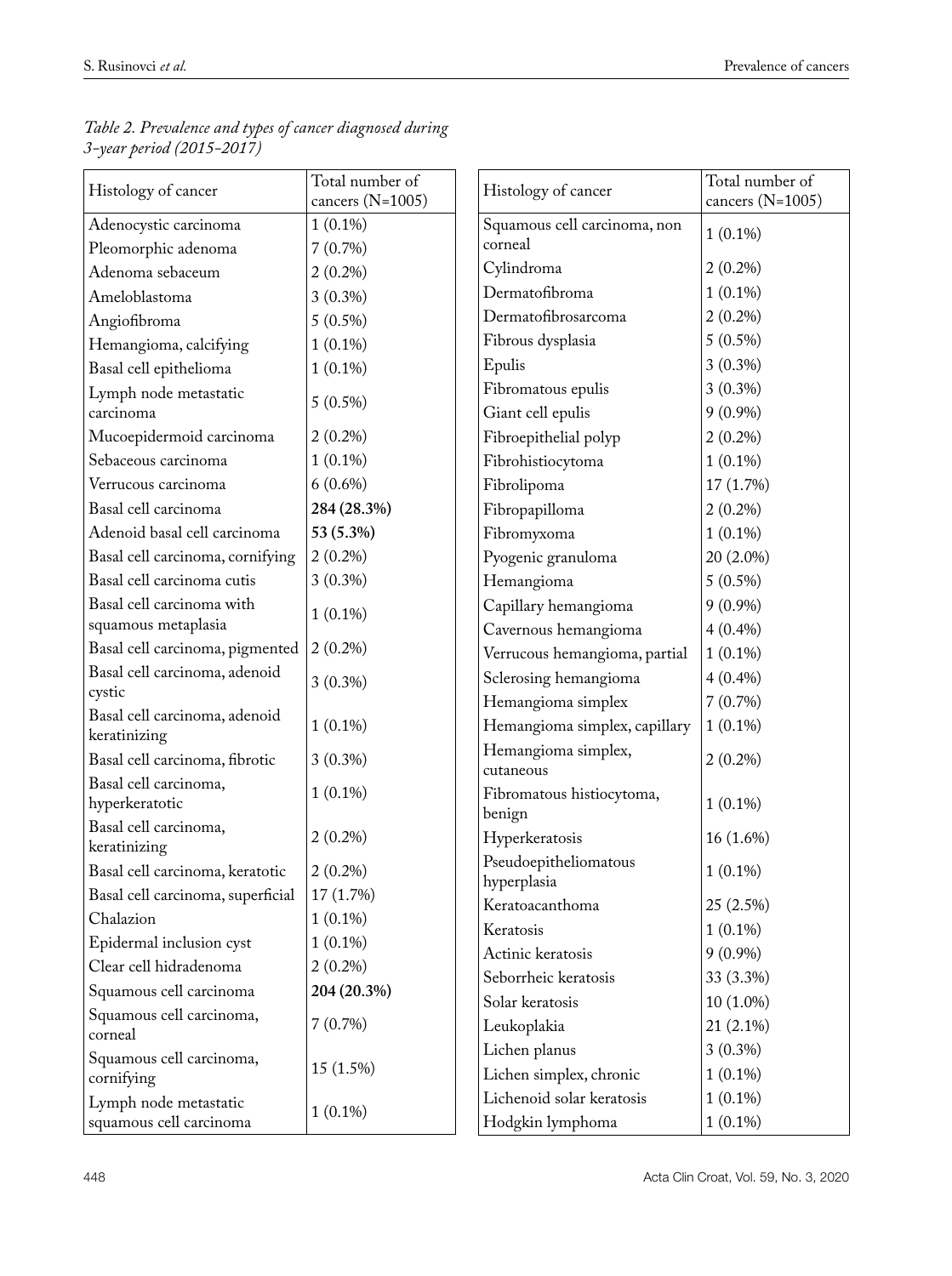| Histology of cancer                | Total number of  |  |  |
|------------------------------------|------------------|--|--|
|                                    | cancers (N=1005) |  |  |
| Lipoma                             | 15 (1.5%)        |  |  |
| Malignant melanoma,                | $4(0.4\%)$       |  |  |
| metastatic                         |                  |  |  |
| Malignant melanoma, nodular        | $3(0.3\%)$       |  |  |
| Mucoepidermoid carcinoma           | $1(0.1\%)$       |  |  |
| Myoblastoma                        | $1(0.1\%)$       |  |  |
| Dermal nevus                       | $1(0.1\%)$       |  |  |
| Epidermodermal nevus               | $5(0.5\%)$       |  |  |
| Nevocellular nevus                 | $6(0.6\%)$       |  |  |
| Pigmented nevus                    | 14 (1.4%)        |  |  |
| Pigmented nevus,<br>epidermodermal | 15 (1.5%)        |  |  |
| Pigmented nevus, intradermal       | 18 (1.8%)        |  |  |
| Sebaceous nevus                    | $3(0.3\%)$       |  |  |
| Verrucous nevus, intradermal       | $1(0.1\%)$       |  |  |
| Antoni A neurilemmoma              | $1(0.1\%)$       |  |  |
| Neurofibroma                       | $4(0.4\%)$       |  |  |
| Nevocellular nevus, intradermal    | $1(0.1\%)$       |  |  |
| Non-Hodgkin lymphoma               | $1(0.1\%)$       |  |  |
| Osteoma                            | $3(0.3\%)$       |  |  |
| Papilloma                          | 17 (1.7%)        |  |  |
| Papilloma, inflammatory            | $1(0.1\%)$       |  |  |
| Papilloma, verrucous               | $6(0.6\%)$       |  |  |
| Polyposis                          | $1(0.1\%)$       |  |  |
| Rhabdomyoma                        | $1(0.1\%)$       |  |  |
| Sebaceous trichofolliculoma        | $1(0.1\%)$       |  |  |
| Sebaceoma                          | $1(0.1\%)$       |  |  |
| Spindle cell nevus                 | $1(0.1\%)$       |  |  |
| Syringoma                          | $1(0.1\%)$       |  |  |
| Benign cystic teratoma             | $1(0.1\%)$       |  |  |
| Trichoepithelioma                  | $3(0.3\%)$       |  |  |
| Trichofolliculoma                  | $1(0.1\%)$       |  |  |
| Giant cell tumor                   | $1(0.1\%)$       |  |  |
| Ulcerative eosinophilic            |                  |  |  |
| granuloma (Riga-Fede disease)      | $1(0.1\%)$       |  |  |
| Verruca vulgaris                   | $1(0.1\%)$       |  |  |
| Warthin tumor (papillary           | $1(0.1\%)$       |  |  |
| lymphomatous cystadenoma)          |                  |  |  |
| No data                            | $5(0.5\%)$       |  |  |

|                    | Male<br>$(N=636)$ | Female<br>$(N=369)$ | p-value |  |
|--------------------|-------------------|---------------------|---------|--|
| Age group (years): |                   |                     | 0.582   |  |
| $0 - 9$            | 12                | 7                   |         |  |
| $10 - 19$          | 15                | 15                  |         |  |
| $20 - 29$          | 38                | 26                  |         |  |
| $30 - 39$          | 42                | 21                  |         |  |
| $40 - 49$          | 52                | 24                  |         |  |
| $50 - 59$          | 108               | 52                  |         |  |
| $60 - 69$          | 163               | 99                  |         |  |
| $70 - 79$          | 133               | 84                  |         |  |
| 80-89              | 58                | 29                  |         |  |
| $90 - 99$          | 5                 | 6                   |         |  |
| No data            | 10                | 6                   |         |  |
| Recurrence         | 18                | 13                  | 0.620   |  |
| Risk factors:      |                   |                     | < 0.001 |  |
| Sun exposure       | 327               | 188                 |         |  |
| Tobacco            | 40                | 15                  |         |  |
| Alcohol            | 9                 | 2                   |         |  |
| Viral infection    | 3                 | $\mathbf{1}$        |         |  |
| Chemical materials | 1                 | 3                   |         |  |
| Multiple factors   | 158               | 47                  |         |  |
| No data            | 98                | 113                 |         |  |
| Family history     | 34                | 23                  | 0.550   |  |
| Multi-site         | 50                | 15                  | 0.019   |  |

*Table 3. Characteristics of cancer patients according to gender*

r

risk factors. Sun exposure was detected as a risk factor for cancer development in more than 50% of all cases. Kosovo as a geographic region has the Mediterranean climate with lots of sunny days annually. In addition, general perception of sunbathing is that sunlight is not harmful, therefore people do not avoid the mid-day summer sun. For this reason, it would be of great interest to evaluate the prevalence of skin cancer in the population. Most of the oral, neck and head cancers in the present study were located in the cheek region of the head/face, lower lip, nose and frontal region. The reasons apart from risk factors were not determined. We demonstrated that gender, age, sun exposure and tobacco use could statistically contribute to cancer in this region. Previous studies mostly diagnosed cancer on the tongue<sup>17,19,22,28-30</sup>. The reasons why the tongue and cheek were the predilection sites for oral cancer in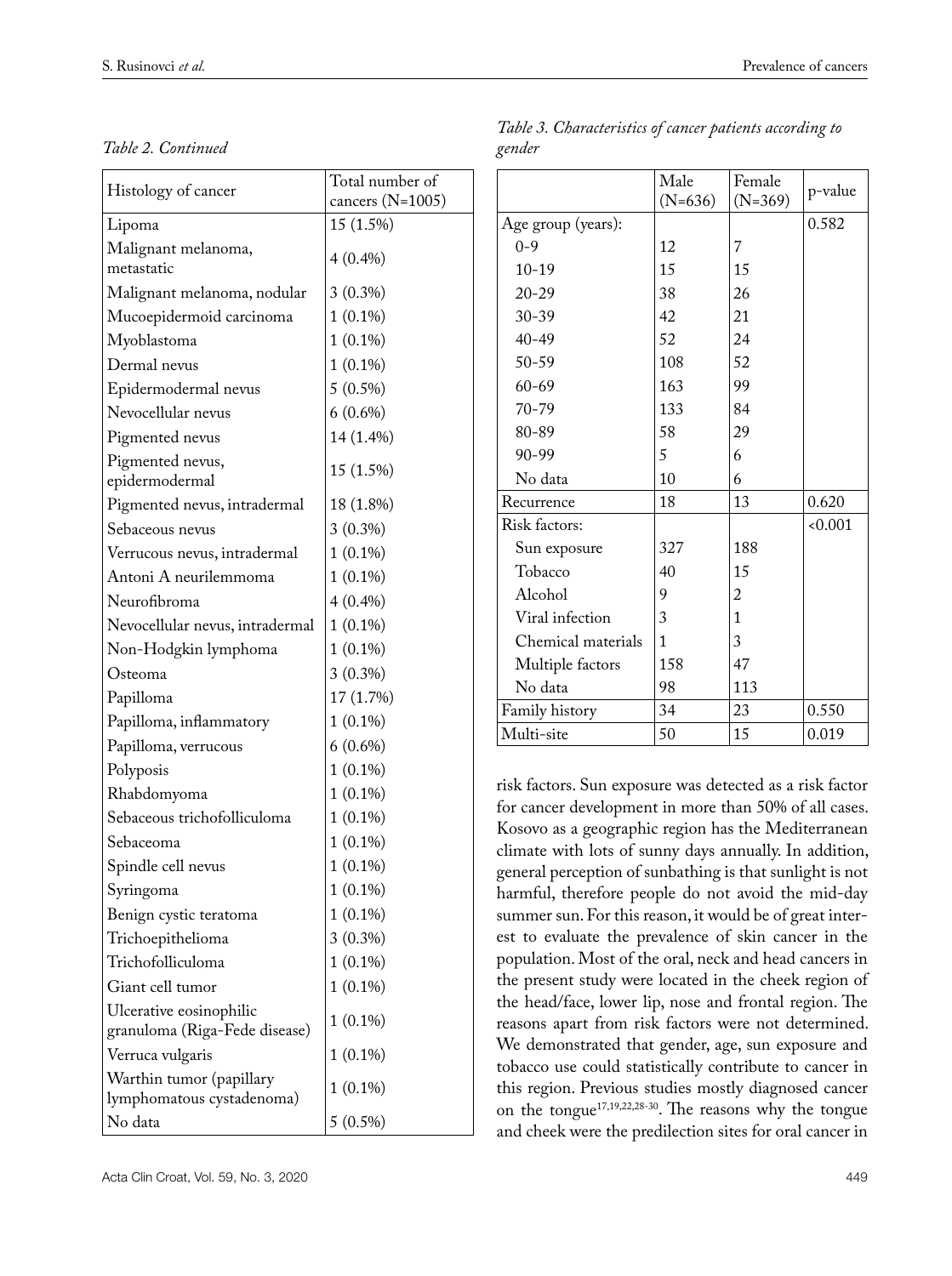| Anatomic region          | Number of patients<br>$(N=1005)$ | Percent of patients | Male<br>$(N=636)$ | Female<br>$(N=369)$ |
|--------------------------|----------------------------------|---------------------|-------------------|---------------------|
| Lower lip                | 167                              |                     | 139               | 28                  |
| Upper lip                | 28                               | 2.9%                | 11                | 17                  |
| Nose                     | 143                              | 14.2%               | 78                | 65                  |
| Frontal region           | 114                              | 11.3%               | 85                | 29                  |
| Cheek region             | 221                              | 22.0%               | 115               | 106                 |
| Region covered with hair | 92                               | 9.2%                | 66                | 26                  |
| Parotid gland            | 6                                | 0.6%                | 1                 | 5                   |
| Palate                   | 5                                | 0.5%                | $\overline{4}$    | $\mathbf{1}$        |
| Medial canthus of eye    | 10                               | 1.0%                | 6                 | 4                   |
| Lateral canthus of eye   | 8                                | 0.8%                | 4                 | 4                   |
| Upper eyelid             | 9                                | 0.9%                | 5                 | $\overline{4}$      |
| Lower eyelid             | 9                                | 0.9%                | 6                 | 3                   |
| Neck region              | 40                               | 4.0%                | 23                | 16                  |
| Oral mucosa              | 10                               | 1.0%                | $\overline{4}$    | 6                   |
| Tongue                   | 17                               | 1.7%                | 10                | 7                   |
| Gingiva                  | 16                               | 1.6%                | 3                 | 13                  |
| Floor of the mouth       | $\Omega$                         | $\Omega$            | $\Omega$          | $\Omega$            |
| Ear                      | 27                               | 2.7%                | 22                | 5                   |
| Other salivary glands    | $\mathbf{1}$                     | 0.1%                | $\Omega$          | 1                   |
| Upper jaw                | 18                               | 1.8%                | 13                | 5                   |
| Lower jaw                | 9                                | 0.9%                | 7                 | $\overline{2}$      |
| Frontal bone             | 1                                | 0.1%                | $\mathbf{0}$      | $\mathbf{1}$        |
| No data                  | 54                               | 5.3%                | 34                | 81                  |

*Table 4. Distribution of cancers according to anatomic region and patient gender*

those studies are that the carcinogens mixing with saliva in the oral cavity have a tendency to pool at the bottom of the mouth and these sites are covered by thin and non-keratinized mucosa, thus providing less protection against the carcinogen<sup>31</sup>. On the other hand, Chidzonga<sup>32</sup> reports on gingiva as the most common site of oral cancer, followed by the tongue. In our study, tongue and gingiva cancer together accounted for only 3.3% of all cancers. However, Howell *et al*. 33 report that the most common site of oral cancer in their study was the lip, followed by the tongue, which coincided with our findings regarding lip cancer. The explanation for the high incidence of lip cancer was sun exposure and ultraviolet light overexposure, which also coincided with our results. Australia, where the study was performed, also is a sunny country and its residents, mostly immigrants from Europe, have fair skin complexion and thus higher probability of skin

population, attributed to tobacco chewing<sup>25</sup>. As a consequence, alveolar mucosa, gingiva and buccal mucosa are constantly in contact with the carcinogens for a long period of time. In our analysis, tobacco was identified as a risk factor in 55 patients. Regarding cancer subtypes in the present study,

damage. A study from India determined cancer of buccal mucosa as the second most common in their

BCC accounted for 37.2% and SCC for 22.7% of all oral cancers. These figures are much lower than those reported in several previous studies, which found SCC to account for 84.4% to 90.0% of all oral cancers2,19-20,29,33. However, lower figures from 63.0% to 73.1% have also been reported<sup>17,23,30,32</sup>, but not under 20% to 25%. Head and neck SCC has been established worldwide as one of the most frequent cancers. Its incidence is 2.5% and it annually contributes to 1.9% of all deaths from cancer. The majority of oral cancers are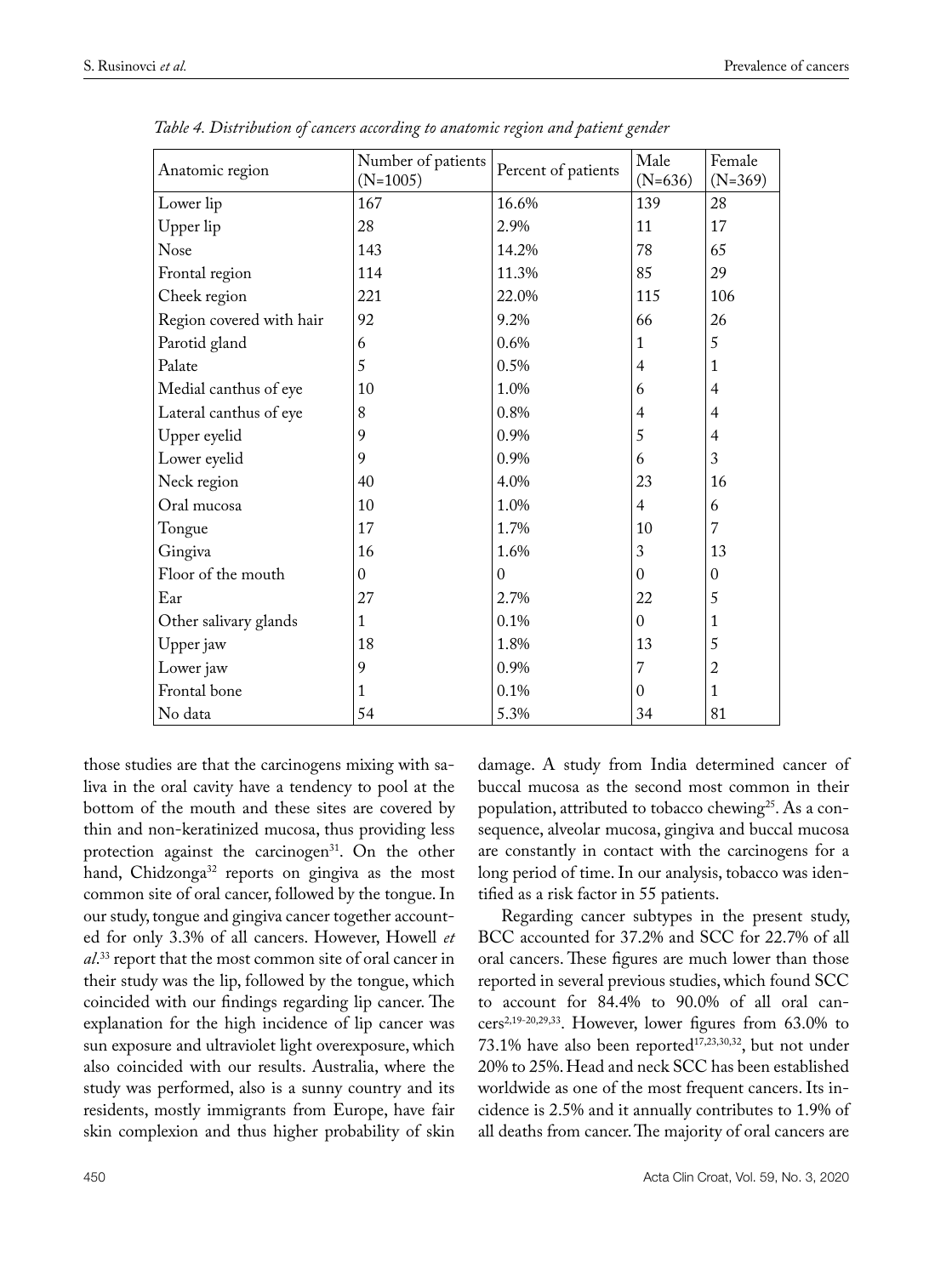|                    | B        | <b>HR</b> | 95% CI |        | p-value |
|--------------------|----------|-----------|--------|--------|---------|
| Gender             | 0.404    | 1.497     | 1.146  | 1.965  | 0.003   |
| Age group (years): |          |           |        |        |         |
| $0 - 9$            |          | Reference |        |        |         |
| $10 - 19$          | $-1.078$ | 0.340     | 0,062  | 1.858  | 0.213   |
| $20 - 29$          | $-0.932$ | 0.394     | 0,098  | 1.577  | 0.188   |
| $30 - 39$          | $-0.443$ | 0.642     | 0,213  | 1.940  | 0.433   |
| $40 - 49$          | $-0.442$ | 0.643     | 0,209  | 1.976  | 0.440   |
| 50-59              | $-0.013$ | 0.987     | 0,342  | 2.846  | 0.980   |
| $60 - 69$          | $-1.232$ | 0.292     | 0,099  | 0.859  | 0.025   |
| $70 - 79$          | $-0.425$ | 0.654     | 0,237  | 1.804  | 0.412   |
| 80-89              | $-0.425$ | 0.654     | 0,236  | 1.811  | 0.414   |
| 90-99              | $-0.210$ | 0.810     | 0,28   | 2.343  | 0.698   |
| Occupation:        |          |           |        |        |         |
| Worker             |          | Reference |        |        |         |
| Housewife          | 0.543    | 1.722     | 0,951  | 3.115  | 0.073   |
| Retiree            | 0.798    | 2.220     | 1,283  | 3.844  | 0.004   |
| Pupil              | 0.575    | 1.778     | 1,116  | 2.832  | 0.015   |
| Student            | 0.324    | 1.383     | 0,473  | 4.042  | 0.553   |
| Child <6 years     | 0.997    | 2.710     | 1,240  | 5.923  | 0.012   |
| Field worker       | 1.083    | 2.953     | 1,187  | 7.344  | 0.020   |
| Birthplace         | $-0.162$ | 0.850     | 0.642  | 1.127  | 0.259   |
| Recurrence         | $-0.540$ | 0.583     | 0.211  | 1.609  | 0.297   |
| Multi-site         | $-0.912$ | 0.402     | 0.198  | 0.814  | 0.011   |
| Risk factors:      |          |           |        |        |         |
| Sun exposure       |          | Reference |        |        |         |
| Tobacco            | 0.539    | 1.714     | 1,118  | 2.627  | 0.013   |
| Alcohol            | 0.141    | 1.151     | 0,472  | 2.810  | 0.757   |
| Various chemical   |          |           |        |        |         |
| materials          | 1.051    | 2.861     | 0,387  | 21.169 | 0.303   |
| Multiple           | 0.808    | 2.243     | 1,379  | 3.648  | 0.001   |
| Family history     | $-0.132$ | 0.876     | 0.524  | 1.464  | 0.614   |

*Table 5. Predictive values of risk factors with calculated HR with 95% CI for cancer in cheek region*

\*Hazard ratios (HR) were calculated with Cox regression, where presence of cancer was dependent variable; B value was determined as correlation coefficient between independent and dependent variable; 95% CI = 95% confidence interval.

histologically SCC<sup>34</sup>. Head and neck SCC is normally detected in elderly people, but an increasing incidence among younger patients aged <45 has been observed in recent years. However, cancer in younger people is known to be a different clinical entity with different etiologic factors and pathogenesis. There is also a distinctive discrepancy in the estimated proportion of

oral cancers in younger patients among different regions, e.g., North America (5.5%), Africa (17.2%) and Middle East (14.5%). Therefore, we need to conduct more population-based incidence studies also in non-Western regions to obtain a more accurate proportion of incidence in younger population, and also to identify the etiologic risk factors for the disease<sup>35</sup>. Interest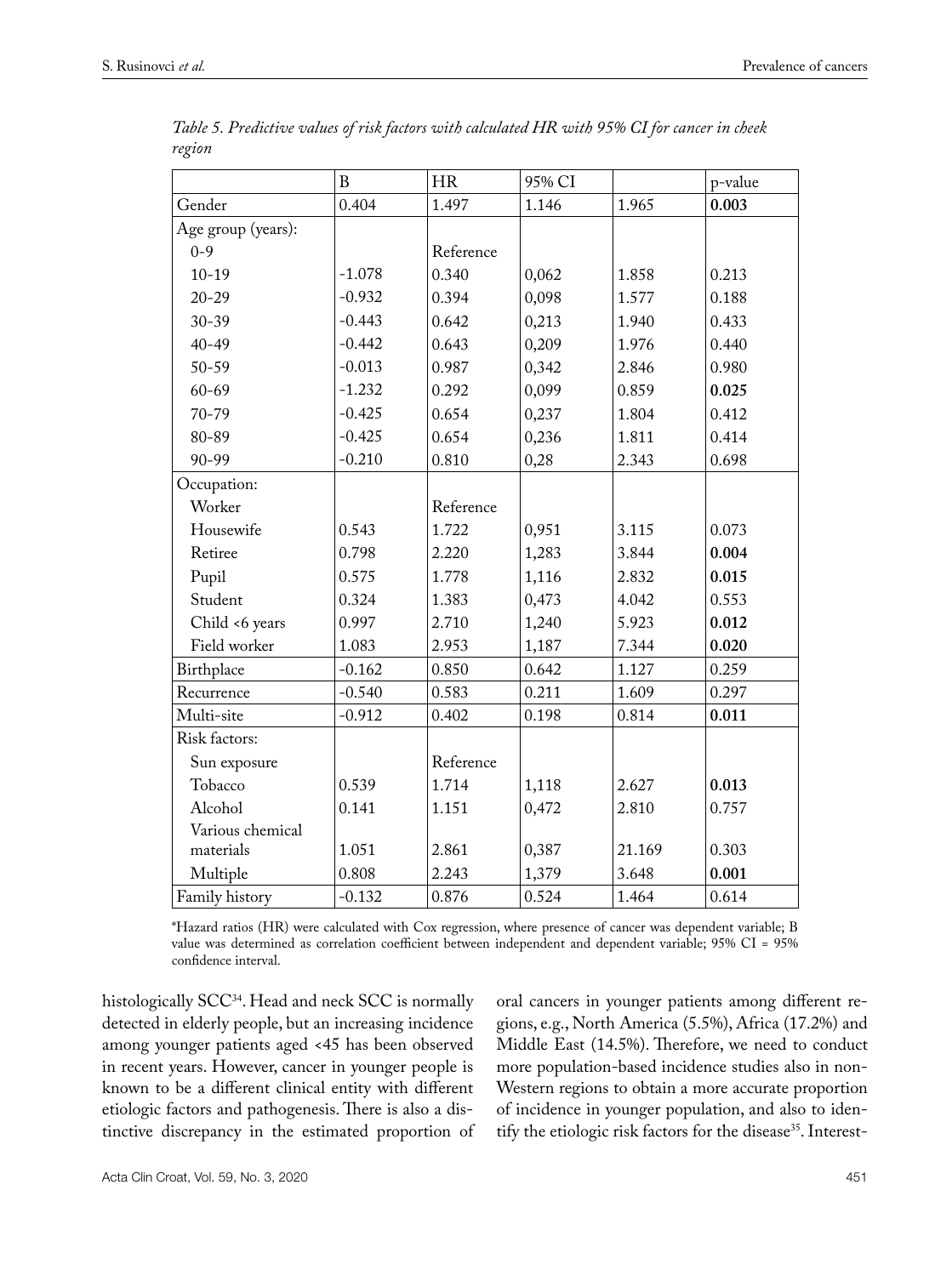ingly, in previous studies on the epithelial tumor category, SCC was the most common tumor and the most common oral cancer<sup>17,19-27,29,32,33</sup>, while mucoepidermoid carcinoma was most prevalent in the salivary gland tumor category<sup>17,20,27</sup>, whereas in our study it accounted for only 0.1% of all cancers. The prevalence data do differ among countries, however, mostly between the Western countries and third-world countries.

Basal cell carcinoma was proved to be the most frequent subtype in our study, and is also the most common malignancy in Caucasians<sup>36-40</sup>, with over two million cases diagnosed in the USA each year<sup>39</sup>. It is believed that BCC originates from the basal layer of the epidermis, the interfollicular epidermis and the hair follicle41. Approximately 95% of individuals are diagnosed with BCC between the age of 40 and 79 years. The incidence is approximately 30% higher in men than in women. The risk factors include fair skin pigmentation, sun radiation (ultraviolet and/or ionizing), exposure to arsenic or polycyclic aromatic hydrocarbons, immunosuppression, scars, and certain genetic syndromes<sup>41</sup>. BCC frequently has benign evaluation despite the high rate of local recurrence. About 80% of BCCs are located in the head or neck. Several lines of evidence suggest that the worldwide incidence of BCC is increasing<sup>42</sup>. Metastatic BCC is extremely rare, with the incidence rates up to 0.5%. It is defined as a primary cutaneous BCC that spreads to distant sites as histologically similar metastatic deposits of BCC<sup>43</sup>.

Patients with oral and maxillofacial tumors have a high risk of local recurrence, but the risk of distant recurrence is low4 . Recurrence was found in only 31 (3.1%) of all included patients, with no data on the region cancer recurrence. For instance, Montero and Patel<sup>4</sup> report that the possibility of a second head and neck cancer is only 4%-7% *per* year because comprehensive clinical examinations and already a high suspicion in such cancer patients are the main reasons for early diagnosis and early detection.

The main strength of this study was its design. Although it was retrospective analysis of data, it was based on the method of population-based data, which were collected in a precise and rigorous manner from medical files in order to know all the characteristics of the cancer patients included in final analysis. Thus, despite some absent data from medical records, missing values were minor. The inclusion of patients from the

cancer archive allowed us to overcome recruitment bias and gave us information on the totality of cancer cases in the given geographic area of Kosovo. The main limit of our study was the limited study area, since data were only obtained from one archive instead of multiple centres, and consequently a relatively small number of patients were included in the 3-year analysis. However, this study required an extended, standardized, dedicated registration, since in Kosovo we do not run cancer registries for collection and management of data from patients with oral, neck or head cancers. So, this was the first study of this kind conducted in Kosovo. Another limitation was design of the study, which did not assess all patient data and information. Time elapsed between diagnosis and treatment (time-totreat) was investigated and showed considerable delay. It was generally long (median approximately 9 months, mean 22 months), however, we often could not identify the reason for this. Despite recommendations for early detection, cancers are still diagnosed rather late in Kosovo.

# **Conclusions**

Oral cancers significantly contribute to patient mortality and morbidity, especially when detected late in the course of disease. This study highlighted data on gender distribution of cancer and provided information on anatomic locations where oral cancers were frequently detected. Considering prevalence data, clinicians should pay attention to the cheek region, mucosa and lip for early detection of cancers, since these regions were most common in our study. This study also showed differences between age groups, where elderly had a much higher probability of oral cancers compared to younger patients.

## **References**

- 1. Warnakulasuriya S. Causes of oral cancer an appraisal of controversies. Br Dent J. 2009;207(10):471-5. doi: 10.1038/sj.bdj. 2009.1009
- 2. Dhanuthai K, Rojanawatsirivej S, Thosaporn W, *et al*. Oral cancer: a multicenter study. Med Oral Patol Oral Cir Bucal. 2018;23(1):e23-e29. doi: 10.4317/medoral.21999
- 3. Tandon P, Dadhich A, Saluja H, Bawane S, Sachdeva S. The prevalence of squamous cell carcinoma in different sites of oral cavity at our Rural Health Care Centre in Loni, Maharashtra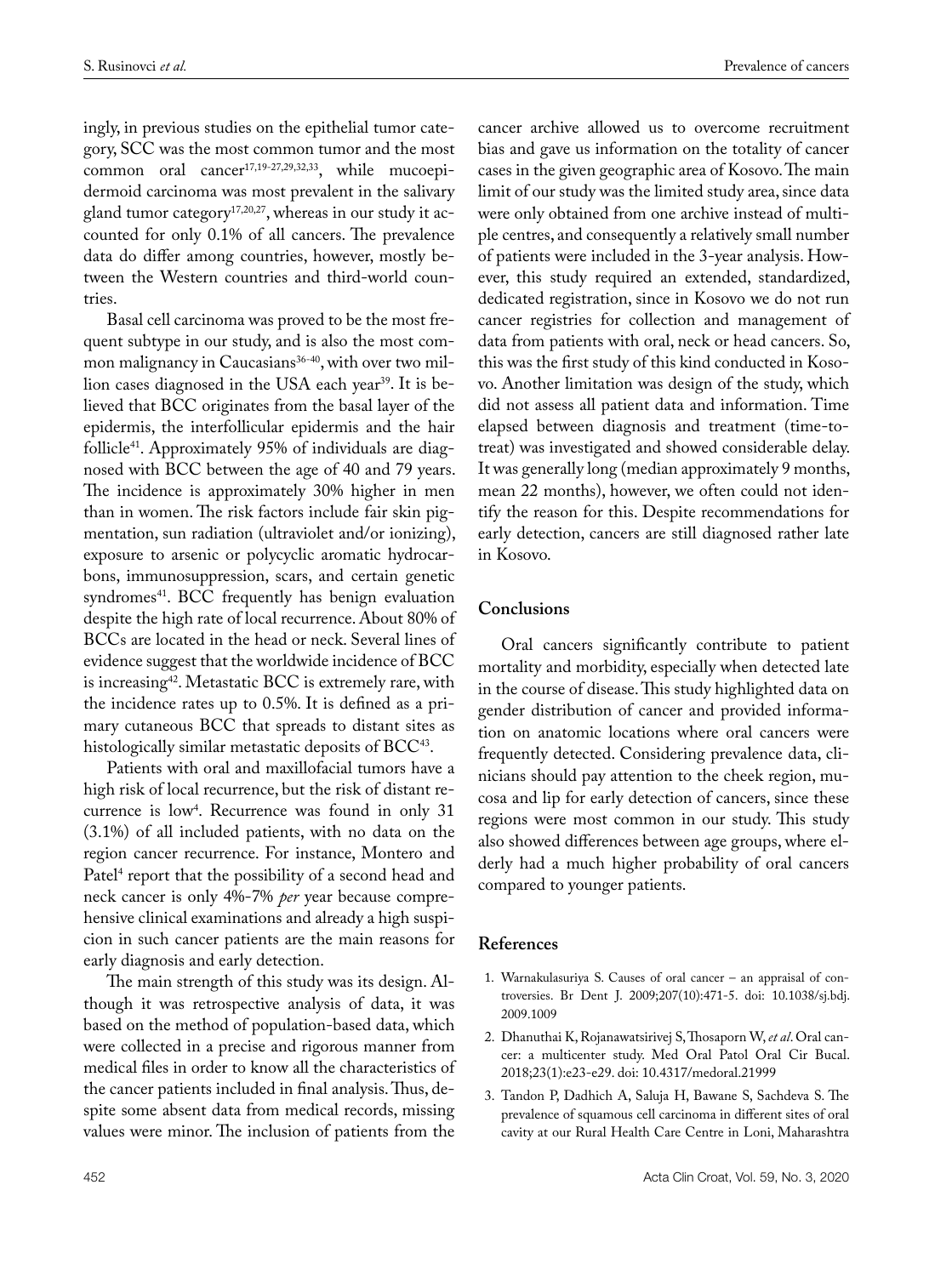– a retrospective 10-year study. Contemp Oncol (Pozn). 2017; 21(2):178-83. doi: 10.5114/wo.2017.68628

- 4. Montero PH, Patel SG. Cancer of the oral cavity. Surg Oncol Clin N Am. 2015;24(3):491-508. doi: 10.1016/j.soc.2015.03.006
- 5. Dumache R. Early diagnosis of oral squamous cell carcinoma by salivary microRNAs. Clin Lab. 2017;63(11):1771-6. doi: 10.7754/Clin.Lab.2017.170607
- 6. Peterson PE. Oral cancer prevention and control. The approach of the World Health Organisation. Oral Oncol. 2009;45 (4-5):454-60. doi: 10.1016/j.oraloncology.2008.05.023
- 7. Ferlay J, Steliarova-Foucher E, Lortet-Tieulent J, *et al*. Cancer incidence and mortality patterns in Europe: estimates for 40 countries in 2012. Eur J Cancer. 2013;49(6):1374-403. doi: 10.1016/j.ejca.2012.12.027
- 8. Ligier K, Belot A, Launoy G, *et al*. Descriptive epidemiology of upper aerodigestive tract cancers in France: incidence over 1980-2005 and projection to 2010. Oral Oncol. 2011;47(4): 302-7. doi: 10.1016/j.oraloncology.2011.02.013
- 9. Ligier K, Plouvier S, Danzon A, *et al*. Elements of completeness and results of the first year of registration of the "Registre général des cancers de Lille et de sa région". Rev Epidemiol Sante Publique. 2012;60(2):131-9. doi: 10.1016/j.respe.2011.10.006
- 10. Righini CA, Karkas A, Morel N, *et al*. Risk factors for cancers of the oral cavity, pharynx (cavity excluded) and larynx. Presse Med. 2008;37(9):1229-40. doi: 10.1016/j.lpm.2008.03.010
- 11. Ghantous Y, Yaffi V, Abu-Elnaaj I. Oral cavity cancer: epidemiology and early diagnosis. Refuat Hapeh Vehashinayim (1993). 2015;32(3):55-63.
- 12. Mehanna H, Paleri V, West CM, Nutting C. Head and neck cancer – Part 1: Epidemiology, presentation, and preservation. Clin Otolaryngol. 2011;36(1):65-8. doi: 10.1111/j.1749-4486.2010.02231.x
- 13. Perry BJ, Zammit AP, Lewandowski AW, *et al*. Sites of origin of oral cavity cancer in nonsmokers *vs* smokers: possible evidence of dental trauma carcinogenesis and its importance compared with human papillomavirus. JAMA Otolaryngol Head Neck Surg. 2015;141(1):5-11. doi: 10.1001/jamaoto.2014.2620
- 14. Pelucchi C, Gallus S, Garavello W, Bosetti C, La Vecchia C. Cancer risk associated with alcohol and tobacco use: focus on upper aero-digestive tract and liver. Alcohol Res Health. 2006;29(3): 193-8.
- 15. Marttila E, Uittamo J, Rusanen P, Lindqvist C, Salaspuro M, Rautemaa R. Acetaldehyde production and microbial colonization in oral squamous cell carcinoma and oral lichenoid disease. Oral Surg Oral Med Oral Pathol Oral Radiol. 2013;116(1):61-8. doi: 10.1016/j.oooo.2013.02.009
- 16. Feller L, Chandran R, Khammissa RA, Meyerov R, Lemmer J. Alcohol and oral squamous cell carcinoma. SADJ. 2013;68(4): 176-80.
- 17. Anis R, Gaballah K. Oral cancer in the UAE: a multicenter, retrospective study. Libyan J Med. 2013;8(1):21782. doi: 10.3402/ljm.v8i0.21782
- 18. Dhanuthai K, Rojanawatsirivej S, Subarnbhesaj A, Thosaporn W, Kintarak S. A multicenter study of oral malignant tumors from Thailand. J Oral Maxillofac Pathol. 2016;20(3):462-6. doi: 10.4103/0973-029X.190949
- 19. Sargeran K, Murtomaa H, Safavi SM, Vehkalahti M, Teronen O. Malignant oral tumors in Iran: ten-year analysis on patient and tumor characteristics of 1042 patients in Tehran. J Craniofac Surg. 2006;17(6):1230-3. doi: 10.1097/01.scs.000024 6728.23483.ce
- 20. Khan AR, Anwar N, Manan AH, Narayan KA. Case series analysis of oral cancer and their risk factors. Malaysia Dent J. 2008;29: 46-50.
- 21. Rawashdeh MA, Matalka I. Malignant oral tumors in Jordanians, 1991-2001. A descriptive epidemiological study. Int J Oral Maxillofac Surg. 2004;33(2):183-8. doi: 10.1054/ijom.2003.0494
- 22. Ariyoshi Y, Shimahara M, Omura K, *et al*. Epidemiological study of malignant tumors in the oral and maxillofacial region: survey of member institutions of the Japanese Society of Oral and Maxillofacial Surgeons, 2002. Int J Clin Oncol. 2008;13(3):220-8. doi: 10.1007/s10147-007-0756-9
- 23. Ajayi OF, Adeyemo WL, Ladeinde AL, *et al.* Primary malignant neoplasms of orofacial origin: a retrospective review of 256 cases in a Nigerian tertiary hospital. Int J Oral Maxillofac Surg. 2007;36(5):403-8. doi: 10.1016/j.ijom.2007.01.007
- 24. Singh MP, Kumar V, Agarwal A, Kumar R, Bhatt MLB, Misra S. Clinico-epidemiological study of oral squamous cell carcinoma: a tertiary care centre study in North India. J Oral Biol Craniofac Res. 2016;6(1):31-4. doi: 10.1016/j.jobcr.2015. 11.002
- 25. Shenoi R, Devrukhkar V, Chaudhuri, Sharma B K, Sapre S B, Chikhale A. Demographic and clinical profile of oral squamous cell carcinoma patients: a retrospective study. Indian J Cancer. 2012;49(1):21-6. doi: 10.4103/0019-509X.98910
- 26. BenNasir E, El Mistiri M, McGowan R, Katz RV. Oral cancer in Libya and development of regional oral cancer registries: a review. Saudi Dent J. 2015;27(4):171-9. doi: 10.1016/j. sdentj.2015.05.002
- 27. Subhashraj K, Orafi M, Nair KV, El-Gehani R, Elarbi M. Primary malignant tumors of orofacial region at Benghazi, Libya: a 17 years review. Cancer Epidemiol. 2009;33(5):332-6. doi: 10.1016/j.canep.2009.10.009
- 28. Brandizzi D, Gandolfo M, Velazco ML, Cabrini RL, Lanfranchi HE. Clinical features and evolution of oral cancer: a study of 274 cases in Buenos Aires, Argentina. Med Oral Patol Oral Cir Bucal. 2008;13(9):E544-8.
- 29. Bhattacharjee A, Chakraborty A, Purkaystha P. Prevalence of head and neck cancers in the north east – an institutional study. Indian J Otolaryngol Head Neck Surg. 2006;58(1):15-9. doi: 10.1007/BF02907731
- 30. Maleki D, Ghojazadeh M, Mahmoudi SS, *et al*. Epidemiology of oral cancer in Iran: a systematic review. Asian Pac J Cancer Prev. 2015;16(13):5427-32. DOI: 10.7314/apjcp.2015.16.13.5427